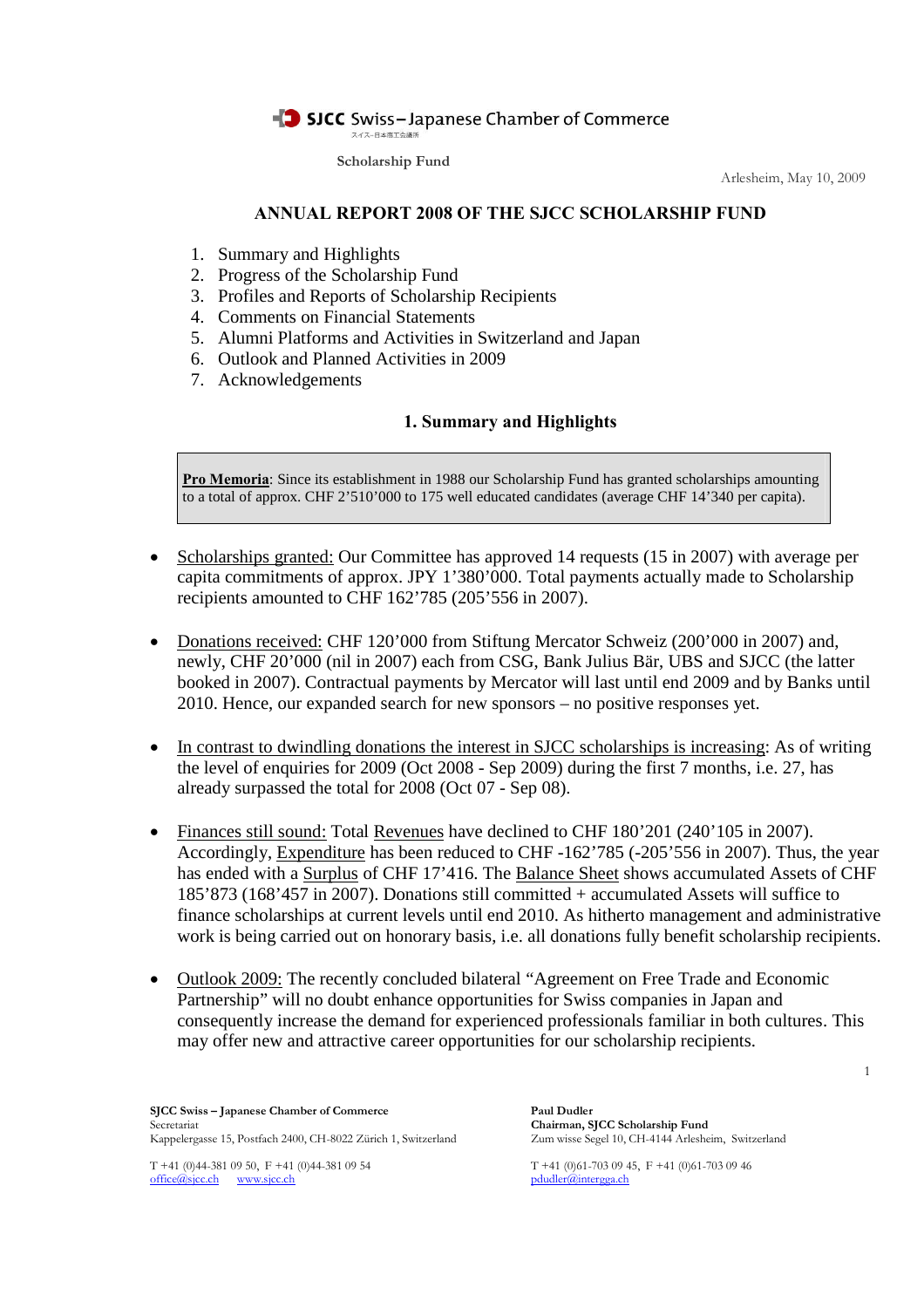

Arlesheim, May 10, 2009

### **2. Activities of our Scholarship Fund**

**Pro Memoria**: Our educational program in Japan focuses on encouraging and supporting young, well educated residents of Switzerland in their efforts to acquire a thorough knowledge of Japan, its language and culture as well as its social, political and business practices. Our concept is largely, but not exclusively, oriented towards the needs of business. It requires from them a Japan training commitment for at least one year comprising intensive study of Japanese and practical work experience as interns with local or international companies.

During 2008 our Fund has extended scholarships to 14 candidates who have met our selection criteria and have committed themselves for a one-year program of intensive Japanese study followed by an internship in a Japanese or International Company. All have been personally interviewed and subsequently approved by the Scholarship Committee. In addition to receiving a scholarship commensurate with their own financial capabilities, they also benefit from continued non-financial guidance and support, e.g. on finding accommodation, selecting a school and searching for an appropriate internship (difficult, as the concept of internships for practical education is alien to the Japanese curriculum and, not the least, also due to the economic crisis).

A typical individual budget for the "Japan Year" amounts to JPY 2'800'000 – 3'000'000 (approx. CHF  $30'000 - 33'000$  at JPY 100:1.10). Apart from the SJCC scholarships, averaging approx. 40% of budget per capita in 2008, a further 30% derives from the compensation (if any) as intern and another 15-30% from the candidate's own resources (incl. belt-tightening in Japan) depending on his/her financial situation. In accordance with our Internal Regulations the ceiling for a scholarship is set at CHF 20'000 per recipient (60-65% of budget).

| <b>International Companies</b> | Japanese Companies                                          |
|--------------------------------|-------------------------------------------------------------|
| - A. Lange & Söhne             | - Bijutsu University for Art & Design (assisting Professor) |
| - BMW Motorrad                 | - Electronic Arts                                           |
| - DKSH                         | - Jtekt (ex Koyo Seiko)                                     |
| . Genedata                     | - Kyodo Public Relations Co., Ltd.                          |
| - Hilti                        | - Maekawa Co., Ltd. (subsidiary in Zug)                     |
| - Mettler-Toledo               | - Mitsubishi Electric                                       |
| - Mercedes-Benz                | - Mitutoyo                                                  |
| - Kaba                         | - Nissan                                                    |
| - Novartis                     | - Riken Genomic Sciences Center                             |
| - Syngenta                     | - Toshiba                                                   |
| - TüV Rheinland Group          | - STS Forum (Science & Technology in Society)               |
| - UBS                          | - Sumitomo Metal Industries                                 |
| - Zurich Insurance             | - Sunstar                                                   |

Companies in Japan which have offered internships more recently include:

**SJCC Swiss – Japanese Chamber of Commerce Paul Dudler** Secretariat<br> **Chairman, SJCC Scholarship Fund**<br>
Kappelergasse 15, Postfach 2400, CH-8022 Zürich 1, Switzerland Zum wisse Segel 10, CH-4144 Arlesheim, Switzerland Kappelergasse 15, Postfach 2400, CH-8022 Zürich 1, Switzerland

T +41 (0)44-381 09 50, F +41 (0)44-381 09 54 T +41 (0)61-703 09 45, F +41 (0)61-703 09 46 office@sjcc.ch www.sjcc.ch pdudler@intergga.ch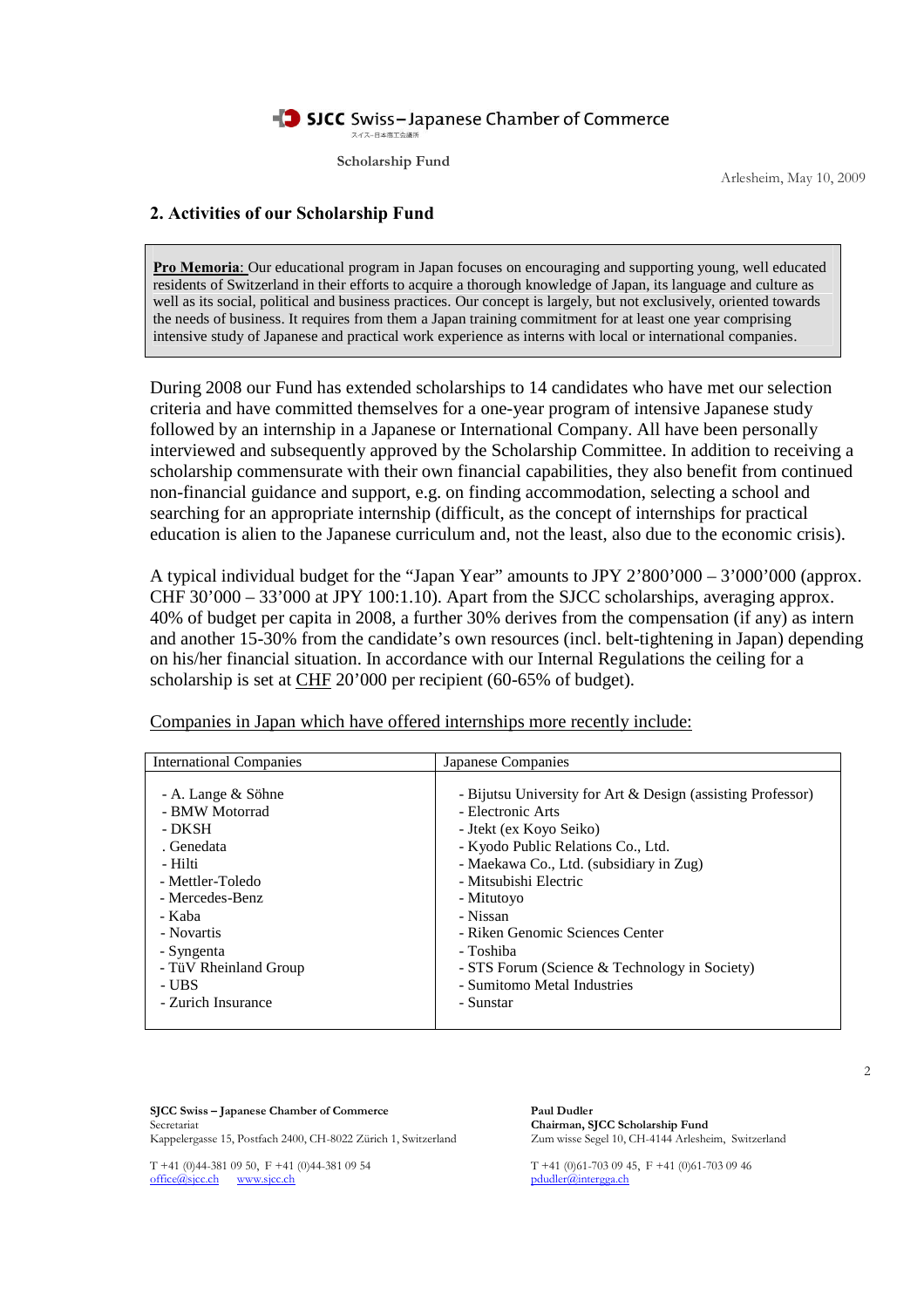

Arlesheim, May 10, 2009

### **3. Profiles and Reports of Scholarship Recipients**

As in the past, the profiles of our scholarship recipients in 2008 reflect a broad spectrum of educational backgrounds: International Relations (3), Economics & Business Admin. (3), Electronics & IT (2), Law (1), Biochemistry & Biology (1), Pharmacist (1), History of Art (1), Journalism & Communication (1), Urban Planning & Geography (1). 12 are university graduates (1 PhD, 3 Masters, 8 Bachelors) and 2 professionals with Apprenticeship and Matura.

The personal details and profiles of these scholarship recipients are, for privacy considerations, not being published and only submitted to Sponsors, the Swiss Embassy in Tokyo and the BOD of our Chamber (Attachment 1). They all meet our basic requirements as listed below:

**Pro Memoria: Typical Profile of a Scholarship Recipient**

- Female or male graduate from university or qualified professional with apprenticeship
- Age less than 35 years, resident of Switzerland
- Has already acquired good basic knowledge of spoken and written Japanese
- Highly motivated and committed to a "Japan Year" consisting of intensive language training and internship in a Japanese or international company
- Well balanced and positive personality with clear goals
- Displays an entrepreneurial spirit and risk tolerance

The prime motivations of most applicants are a fascination with and respect of Japan's culture, social customs and technological prowess, a strong will to prove their capability to succeed in an alien work environment, to overcome actual or perceived barriers as well as to gaining more global perspectives – all supporting their ultimate purpose of establishing stepping stones for building a professional career as specialists and/or managers in future.

Hence, we can say that until now around 170 scholarship recipients have acquired a solid Japan competence provided by our Japan Training Program – an asset for these ambitious young people but, likewise, for companies that employ them. Thus, we hope to contribute towards further development of bilateral relations between Switzerland and Japan.

All scholarship recipients have to write medium-term and final reports as these usually are good sources of information for new candidates. Selected reports are being published (with the consent of their authors) on our website: www.sjcc.ch/htm/reports.htm. As usual, I should like to share with the readers a few quotes from the most recent reports which re-enforce the "raison d'être" of our activities:

**SJCC Swiss – Japanese Chamber of Commerce Paul Dudler** Secretariat<br> **Chairman, SJCC Scholarship Fund**<br>
Kappelergasse 15, Postfach 2400, CH-8022 Zürich 1, Switzerland Zum wisse Segel 10, CH-4144 Arlesheim, Switzerland Kappelergasse 15, Postfach 2400, CH-8022 Zürich 1, Switzerland

T +41 (0)44-381 09 50, F +41 (0)44-381 09 54 T +41 (0)61-703 09 45, F +41 (0)61-703 09 46 office@sjcc.ch www.sjcc.ch pdudler@intergga.ch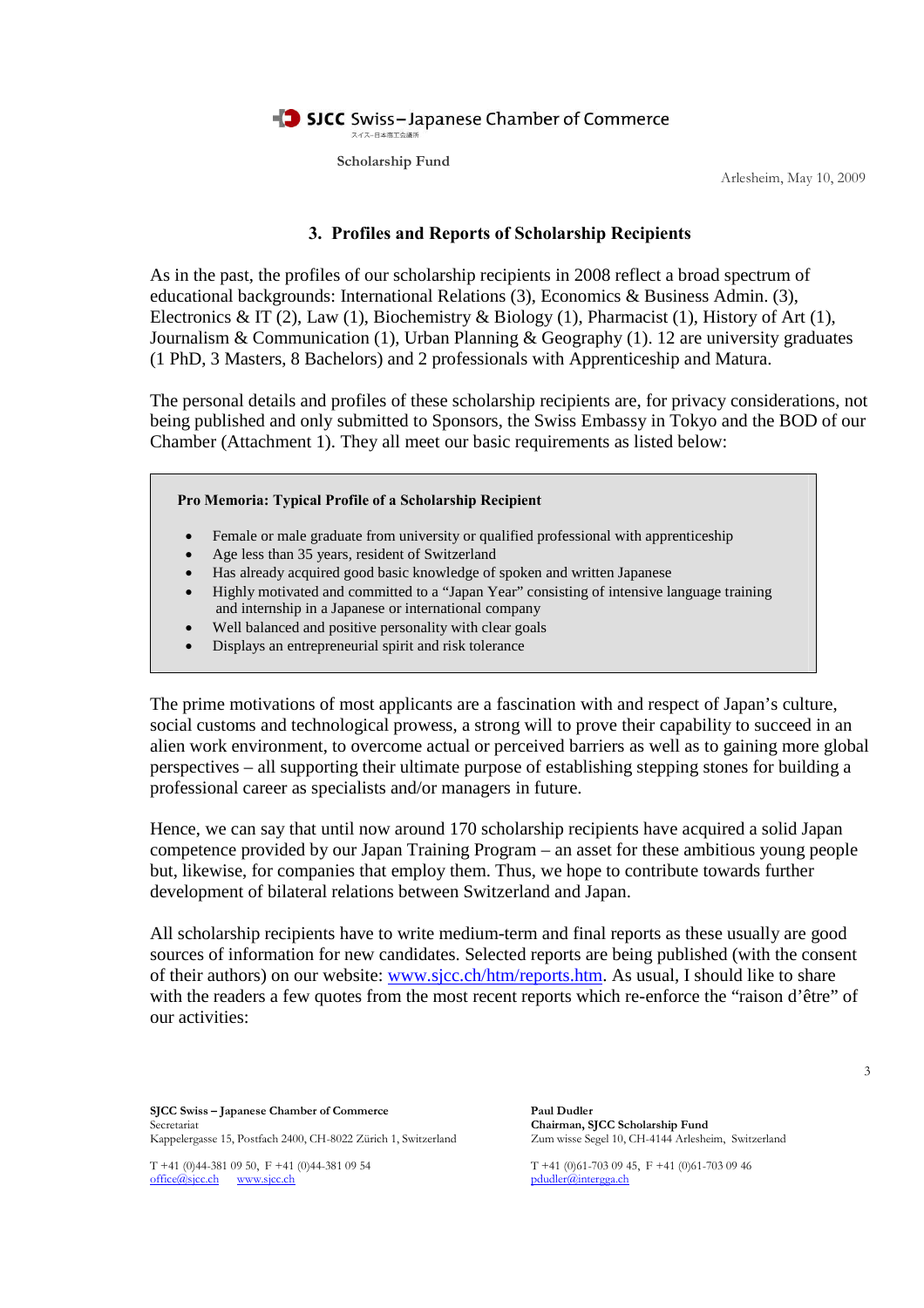# SJCC Swiss-Japanese Chamber of Commerce

スイスー日本商工会議所

**Scholarship Fund**

Arlesheim, May 10, 2009

- ". . . Und Ziele zu verfolgen bedeutet neben Erfolgserlebnissen immer auch Frustrationen und Rückschläge in Kauf nehmen zu müssen. Letztere können unter Umständen speziell für Ausländer in Japan sehr zahlreich sein. Doch um solche Erfahrungen überhaupt machen zu können, sind Unterstützungsprogramme, wie das des SJCC, unersetzlich. Natürlich nicht nur der blossen Erfahrung willen, sondern um diese hoffentlich eines Tages auch als Brückenbauer zwischen Kulturen einsetzen zu können. . ." (Gérard Fréderic Moinat)

- ". . . In meinem Körper fliesst japanisches Blut. Als Kind wurde ich deshalb oft gehänselt, kam nach Hause und warf meiner Mutter vor, dass sie mich auch blond und blauäugig hätte auf die Welt bringen sollen . . . Es war nicht immer einfach zwischen zwei Kulturen (in der Schweiz) aufzuwachsen. . ." (Nicole Maiko Kuhn über den Wunsch der in der Schweiz aufgewachsenen Stipendiaten/innen aus gemischten Ehen, ihre zweiten, japanischen Wurzeln besser kennen und verstehen zu lernen, um so ihre bi-kulturelle Basis erfolgreich nützen zu können).

- On her internship at the STS Forum (Science and Technology in Society", a non-profit organisation founded by a former Minister of Finance of Japan: . . . "During the 3 days of the seminar organized by STS I was also part (of a gathering) of 750 participants from over 80 countries and regions, including executives of major international companies, ministers and well-known academics. The annual meeting offers a unique platform for experts to discuss major issues and serves an exquisite opportunity for networking "outside the usual territory". As the Forum began, each one of us of the STS team had a task to perform. . ." (Emiko Elisabeth Alexejew)

### **4. Comments on Financial Statements**

Copies of the Financial Statements per 31.12.08 certified by Deloitte AG are being sent separately to our sponsors.

#### 5.1. Statement of Revenue & Expenditure

Total Revenue has amounted to CHF 180'201 (240'105 in 2007); major items comprise:

- 120'000: Januar / June donations by Stiftung Mercator Schweiz
- (20'000): Donation by SJCC (booked in 2007)
- 20'000: Donation by Crédit Suisse (carry over from 2007)
- 20'000: Donation by Julius Bär
- 20'000: Donation by UBS

Total Expenditure, exclusively covering payments to scholarship recipients, has been reduced to CHF -162'785 (-205'556 in 2007) . This considerable reduction can be mainly attributed to reduced scholarship levels, some payments deferred to 2009 and a favourable exchange rate JYE :CHF during much of 2008.

5.2. Balance Sheet

Our Finances remain sound with accumulated Total Assets of CHF 185'873 (168'457 in 2007), a surplus for the year of 17'416 thanks to the afore mentioned reductions in Expenditure.

**SJCC Swiss – Japanese Chamber of Commerce Paul Dudler** Secretariat<br> **Chairman, SJCC Scholarship Fund**<br>
Kappelergasse 15, Postfach 2400, CH-8022 Zürich 1, Switzerland Zum wisse Segel 10, CH-4144 Arlesheim, Switzerland Kappelergasse 15, Postfach 2400, CH-8022 Zürich 1, Switzerland

T +41 (0)44-381 09 50, F +41 (0)44-381 09 54 T +41 (0)61-703 09 45, F +41 (0)61-703 09 46 office@sjcc.ch www.sjcc.ch pdudler@intergga.ch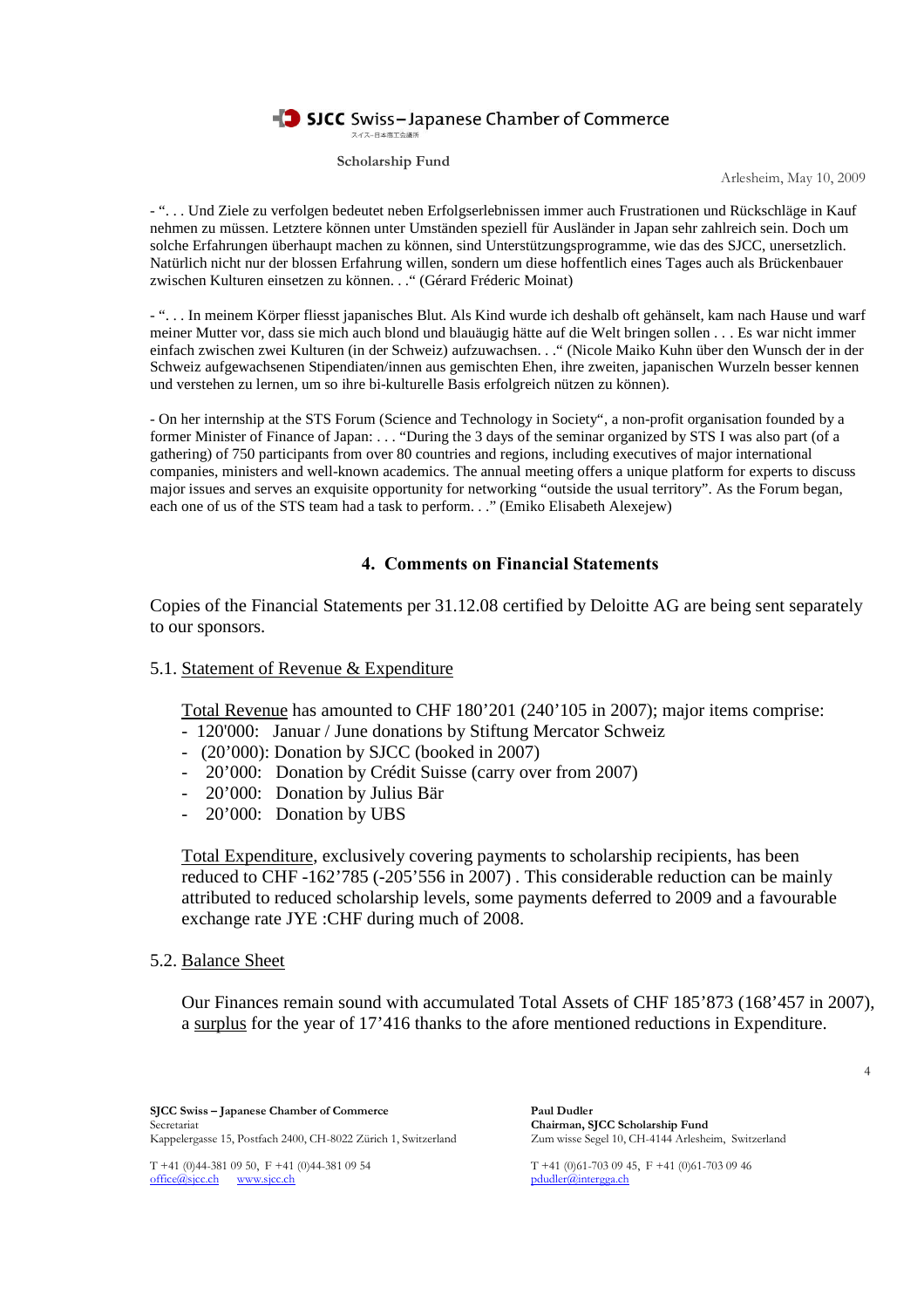# SJCC Swiss-Japanese Chamber of Commerce

スイスー日本商工会議所 **Scholarship Fund**

Arlesheim, May 10, 2009

Estimated Contingent Liabilities for 2009, i.e. outstanding plus newly granted scholarships, amount to approx. CHF 177'700. The respective payment levels as well as the number of newly granted scholarships may have to be further reduced in 2009 – a regrettable but hardly avoidable measure – resulting from the reductions of currently committed donations from the regular level of CHF 200'000 p.a. during 2001-2007 (180'000 in 2008, 140'000 in 2009, 80'000 in 2010 and 0 from then on:). Hence, our appeal to Foundations and/or Companies to consider sponsorships enabling us to carry on with our Japan Training Program beyond 2010! In this context, I may reiterate that all sponsoring funds go to scholarship recipients exclusively.

### **5. Alumni Platform and Activities in Switzerland and Japan**

| Pro Memoria: The Alumni Association – Building Social and Business Networks                                                                                                                                                                                                                                                                                                                                           |                                                     |
|-----------------------------------------------------------------------------------------------------------------------------------------------------------------------------------------------------------------------------------------------------------------------------------------------------------------------------------------------------------------------------------------------------------------------|-----------------------------------------------------|
| Assisting newly arrived SJCC scholarship recipients in Japan<br>$\bullet$<br>Platform of former scholarship recipients for sharing experiences and further developing<br>$\bullet$<br>knowledge about Japan<br>Contributing to SJCC activities and benefiting from its network<br>$\bullet$<br>Promoting friendship and kinship among members through educational and social events in both<br>$\bullet$<br>countries |                                                     |
| Contact in Switzerland:                                                                                                                                                                                                                                                                                                                                                                                               | Gregory Glanzmann, President (glanzmann@tras.co.jp) |
| Contact in Japan:                                                                                                                                                                                                                                                                                                                                                                                                     | Dr. Felix Moesner (felix.moesner@eda.admin.ch)      |
| Website:                                                                                                                                                                                                                                                                                                                                                                                                              | www.sjcc.ch/HTM/Alumni.htm                          |

As of Mai 2009 the current President of the Alumni Association, Alex Renggli, will resign from this position due to his impending transfer to Tokyo as newly appointed Cultural and Communication Attaché at the Swiss Embassy. The SJCC Board and Scholarship Fund thank him for his activities and initiatives and wish him well in his new responsibilities. At the same time, we warmly welcome our recent Scholarship recipient (2007), Gregory Glanzmann, as successor and we look forward to a continued and inspiring cooperation for the benefit of the Alumni (being at the same time members of SJCC) as well as the Scholarship Fund.

Highlights of the more recent Alumni activities include – apart from social events – a very successful "Management-by-Martial Arts" Seminar by Henry Schubert, the initiation of Online Groups (linkedIN, Xing, facebook) and participation at the Hosei University 2-days' Seminar on the major theme: "Capacity Building for Swiss-Japanese Collaboration in Academia & Business".

**SJCC Swiss – Japanese Chamber of Commerce Paul Dudler** Secretariat<br> **Chairman, SJCC Scholarship Fund**<br>
Kappelergasse 15, Postfach 2400, CH-8022 Zürich 1, Switzerland Zum wisse Segel 10, CH-4144 Arlesheim, Switzerland Kappelergasse 15, Postfach 2400, CH-8022 Zürich 1, Switzerland

office@sjcc.ch www.sjcc.ch pdudler@intergga.ch

T +41 (0)44-381 09 50, F +41 (0)44-381 09 54 T +41 (0)61-703 09 45, F +41 (0)61-703 09 46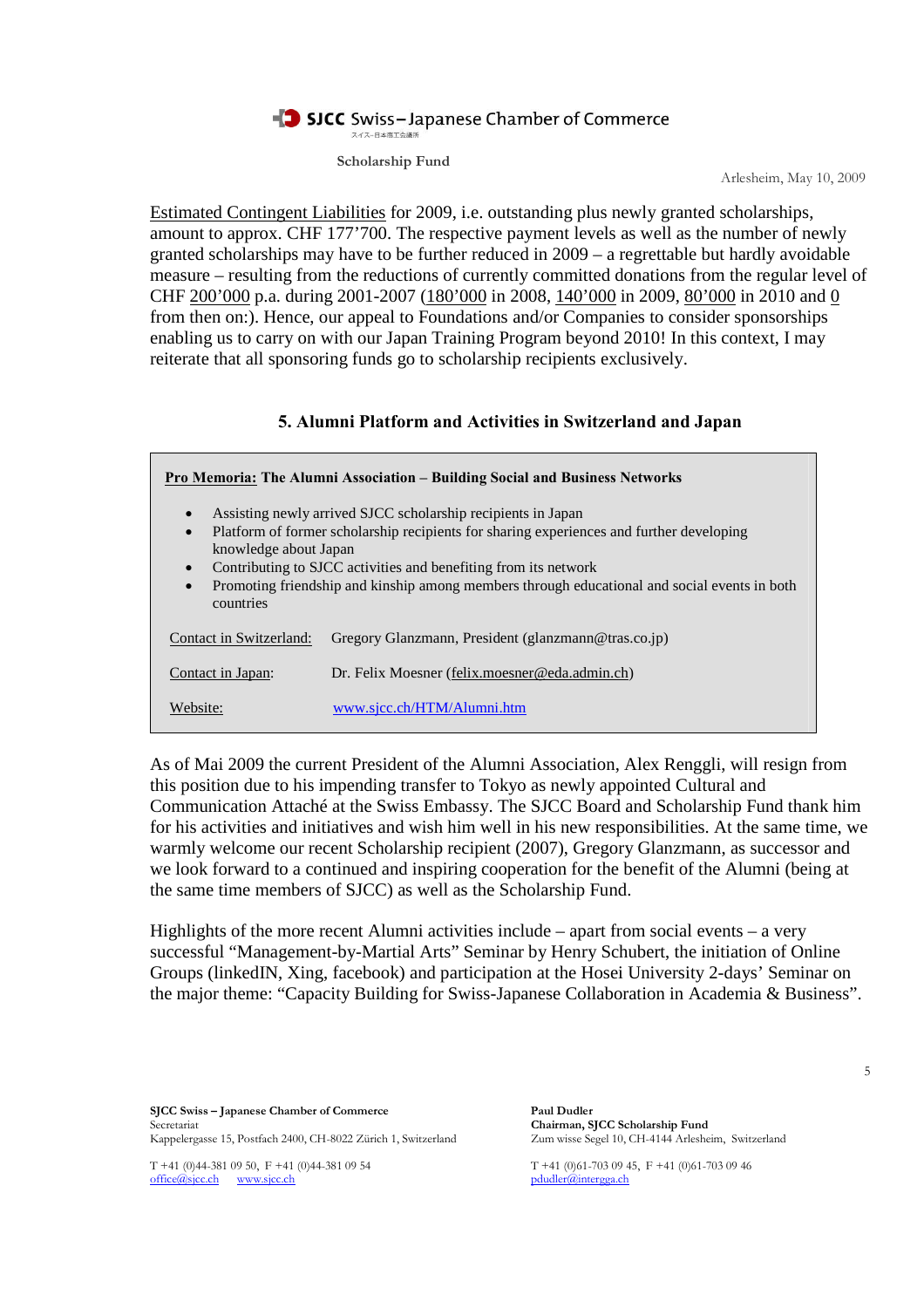

Arlesheim, May 10, 2009

In Japan, activities included joining events / presentations organized by the Swiss Chamber in Tokyo, social gatherings (e.g. Hanami, Bonenkai etc.) as well as excursions and attendance at Swiss fairs. Particular mention is deserved for helping newcomers when they are facing uncertainty, e.g. in their search for internships, and advising them on best ways to overcome some of the hurdles they have to cope with.

# **6. Outlook and Planned Activities 2009**

At the time of writing, we are faced with the resignation by end 2009 of Stiftung Mercator Schweiz as principal donator to our Scholarship Fund. Furthermore, we still have to clarify whether Credit Suisse, Bank Julius Bär and UBS will eventually be willing to continue with their financial support beyond 2010.

These uncertainties about the future financing of the Scholarship Fund and, of course, our policy of strictly limiting scholarships to available funds, have lead us to be more restrictive without, however, significantly reducing the number of scholarship recipients (14) so far. Yet, should our current campaign of soliciting substantial new funds not succeed, we shall have no option but start reducing significantly both the amount of scholarships granted as well as the number of recipients accepted – a particularly painful measure in the light of the rapid increase lately of new applications (totally 27 during the past 7 months since Oct 2008, already exceeding the total number of applicants in 2007!).

With the recently concluded bilateral "Agreement on Free Trade and Economic Partnership" between Japan and Switzerland it is expected that the demand for expatriate professionals who can build bridges between our two cultures will increase. In particular, when more SMEs (smaller and medium-sized enterprises) are planning to expand into the Japanese market or increase their already existing activities – certainly opportunities for our scholarship recipients!

Their language proficiency and work experience will facilitate access to Japan's business world. Their practical Japan experience and familiarity with Japanese work practices will serve their future employers. Likewise, their ability to ensure good communication between partners in both countries will remove many barriers and build credibility and trust. In a broad sense, therefore, our scholarship program can thus make a lasting contribution towards the bilateral understanding and cooperation between our two countries.

# **7. Acknowledgements**

Once again, I should like to convey our deeply felt gratitude to our sponsors, Stiftung Mercator Schweiz, as well as Crédit Suisse, Bank Julius Bär (Private Banking) and UBS (Stiftung für

**SJCC Swiss – Japanese Chamber of Commerce Paul Dudler** Secretariat<br>
Kappelereasse 15, Postfach 2400, CH-8022 Zürich 1, Switzerland<br>
Kappelereasse 15, Postfach 2400, CH-8022 Zürich 1, Switzerland<br>
Zum wisse Segel 10, CH-4144 Arlesheim, Switzerland Kappelergasse 15, Postfach 2400, CH-8022 Zürich 1, Switzerland

office@sjcc.ch www.sjcc.ch pdudler@intergga.ch

T +41 (0)44-381 09 50, F +41 (0)44-381 09 54 T +41 (0)61-703 09 45, F +41 (0)61-703 09 46